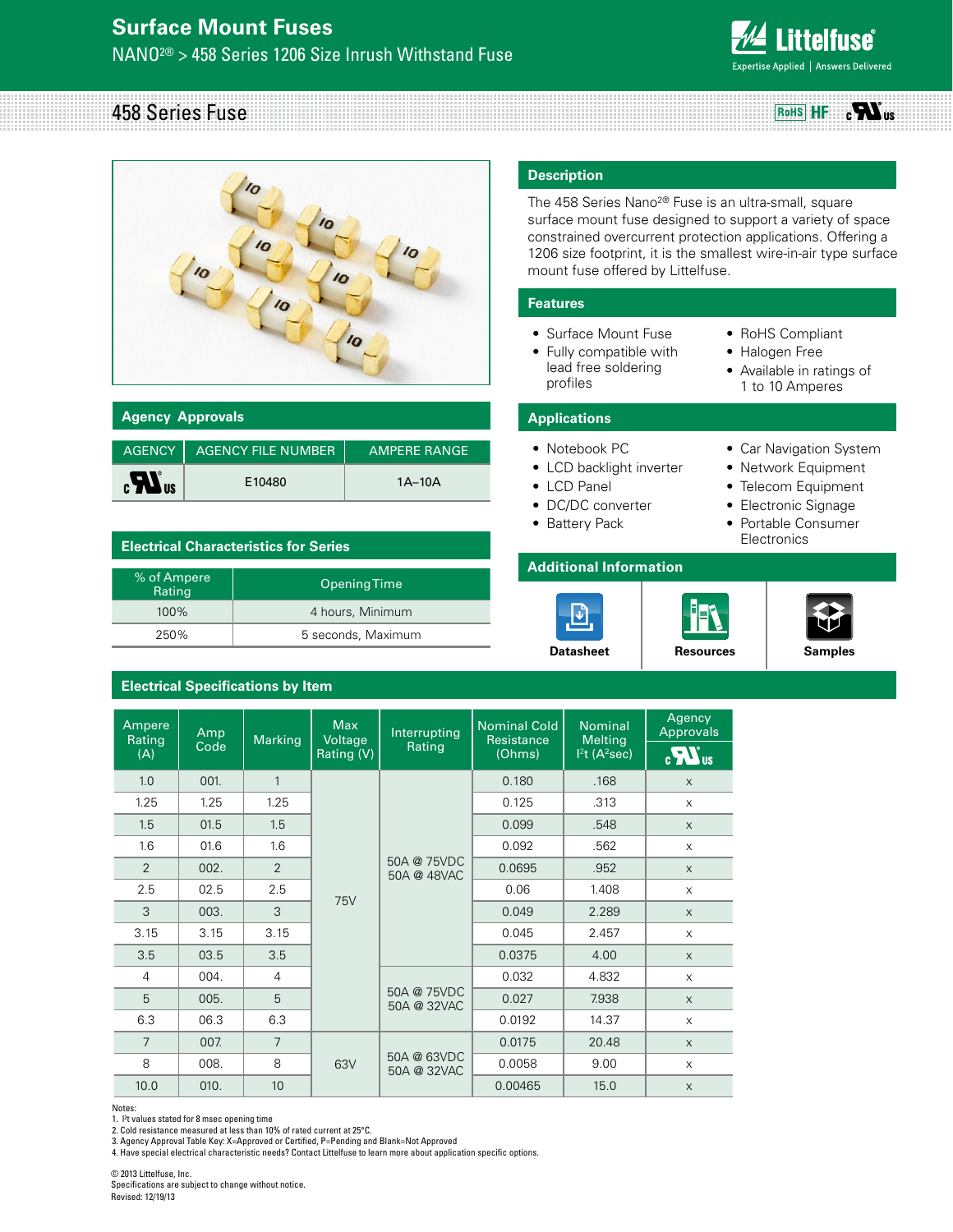

# **Surface Mount Fuses** NANO2® > 458 Series 1206 Size Inrush Withstand Fuse

## **Temperature Rerating Curve**





Note:

1. Derating depicted in this curve is in addition to the standard derating of 25% for continuous operation.



# **Soldering Parameters**

| <b>Reflow Condition</b>       |                                                           | Pb - Free assembly |
|-------------------------------|-----------------------------------------------------------|--------------------|
|                               | - Temperature Min $(T_{\text{s(min)}})$                   | 150°C              |
| Pre Heat                      | - Temperature Max (T <sub>s(max)</sub> )                  | $200^{\circ}$ C    |
|                               | - Time (Min to Max) $(t_s)$                               | $60 - 120$ secs    |
| $(T1)$ to peak                | Average ramp up rate (Liquidus Temp                       | 5°C/second max     |
|                               | $T_{S(max)}$ to $T_L$ - Ramp-up Rate                      | 5°C/second max     |
| Reflow                        | -Temperature (T <sub>i</sub> ) (Liquidus)                 | $217^{\circ}$ C    |
|                               | -Temperature $(t_i)$                                      | $60 - 90$ seconds  |
|                               | PeakTemperature (T <sub>p</sub> )                         | $260+0/5$ °C       |
| Temperature (t <sub>p</sub> ) | Time within 5°C of actual peak                            | $20 - 40$ seconds  |
| Ramp-down Rate                |                                                           | 5°C/second max     |
|                               | Time 25 $\degree$ C to peak Temperature (T <sub>p</sub> ) | 8 minutes Max.     |
| Do not exceed                 |                                                           | $260^{\circ}$ C    |